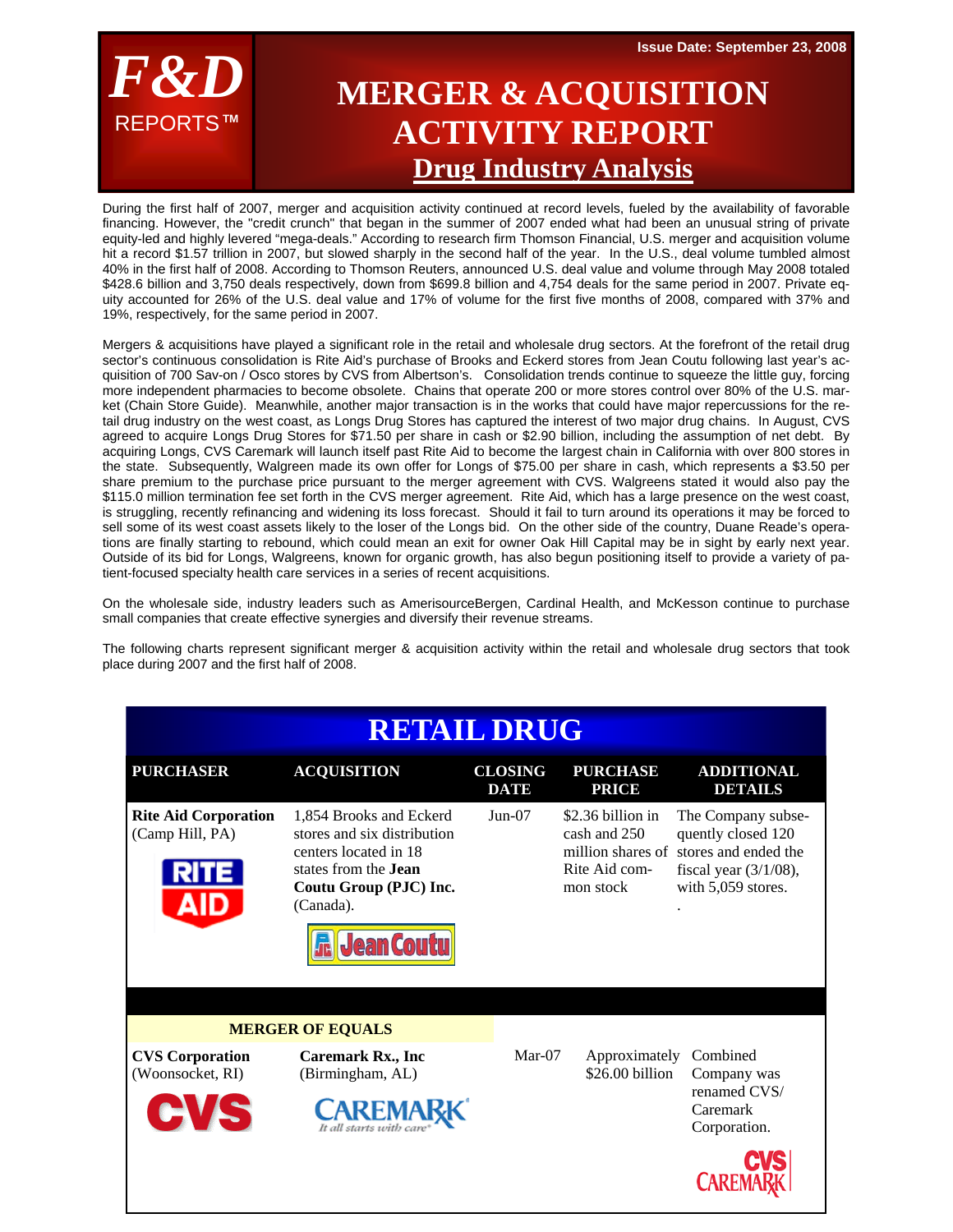| <b>Shoppers Drug Mart</b><br>(Canada)<br><b>SHOPPER</b>                                   | stores of Centre<br>place.                                                                     | Assets of the seven drug<br>d'Escomptes Racine, in<br>the Québec City market-                                                                                                                                              | Sept-07  | \$77.1 million                  |                                                                                                                                                                                                                                                                                                      |
|-------------------------------------------------------------------------------------------|------------------------------------------------------------------------------------------------|----------------------------------------------------------------------------------------------------------------------------------------------------------------------------------------------------------------------------|----------|---------------------------------|------------------------------------------------------------------------------------------------------------------------------------------------------------------------------------------------------------------------------------------------------------------------------------------------------|
|                                                                                           | Calea's wholly owned<br>ness.                                                                  | The specialty drug assets<br>of the HealthAccess busi-<br>ness of Calea Ltd and<br>100% of the shares of<br>subsidiary, Information<br><b>Healthcare Marketing</b><br>Corp., which operates a<br>related call centre busi- | $Jul-08$ | N.A.                            | The purchase<br>price is currently<br>being finalized.                                                                                                                                                                                                                                               |
| <b>Longs Drug Stores</b><br>(Walnut Creek, CA)<br>Longs Drugs                             | <b>Nutmeg Life Insurance</b><br>(Bettendorf, IA) from<br>Hartford Life Insurance               | $Oct-07$                                                                                                                                                                                                                   |          | Approximately<br>\$11.4 million |                                                                                                                                                                                                                                                                                                      |
|                                                                                           |                                                                                                |                                                                                                                                                                                                                            |          |                                 |                                                                                                                                                                                                                                                                                                      |
| <b>Navarro Discount</b><br><b>Pharmacies</b><br>(Miami, FL)<br><b>Discount Pharmacies</b> | 11 stand-alone Sedano's<br>Pharmacies (Miami, FL)<br><b>EDANO'S</b>                            | $Oct-07$                                                                                                                                                                                                                   | N.A.     |                                 | With the acquisition,<br>Navarro operates 32<br>units with annual reve-<br>nues topping \$350.0<br>million.                                                                                                                                                                                          |
|                                                                                           |                                                                                                |                                                                                                                                                                                                                            |          |                                 |                                                                                                                                                                                                                                                                                                      |
| <b>Jean Coutu Group</b><br>(PJC) Inc. (Canada)<br><b>R</b> Jean Coutu                     | Pro Doc Ltee, a Quebec-<br>based generic drug manu-<br>facturer                                | $Dec-07$                                                                                                                                                                                                                   | N.A.     |                                 |                                                                                                                                                                                                                                                                                                      |
|                                                                                           |                                                                                                |                                                                                                                                                                                                                            |          |                                 |                                                                                                                                                                                                                                                                                                      |
| <b>Duane Reade</b><br>(New York, NY)<br>$\boldsymbol{B}$ duane reade                      | Leases of 6 Gristedes<br>(New York, NY) locations<br>throughout Manhattan.<br><b>GRISTEDES</b> | Jun-08                                                                                                                                                                                                                     | N.A.     |                                 | The Company has opened<br>stores at five of the six for-<br>mer Gristedes stores and<br>expects to open the sixth<br>during the second half of<br>2008. The agreement with<br>Gristedes has expired and the<br>Company is not obligated to<br>acquire the balance (2 addi-<br>tional) of the leases. |
| <b>Rite Aid Corp.</b> (Camp<br>Hill, PA)<br><b>RITE</b><br><b>AID</b>                     | 12 of Spartan Stores'<br>(Grand Rapids, MI) 14<br>Pharm retail stores<br>Spartan               | May-08                                                                                                                                                                                                                     |          | \$18.3 million                  | Spartan is in negotia-<br>tions to sell certain<br>assets of its remaining<br>two Pharm stores in<br>independent transac-<br>tions.                                                                                                                                                                  |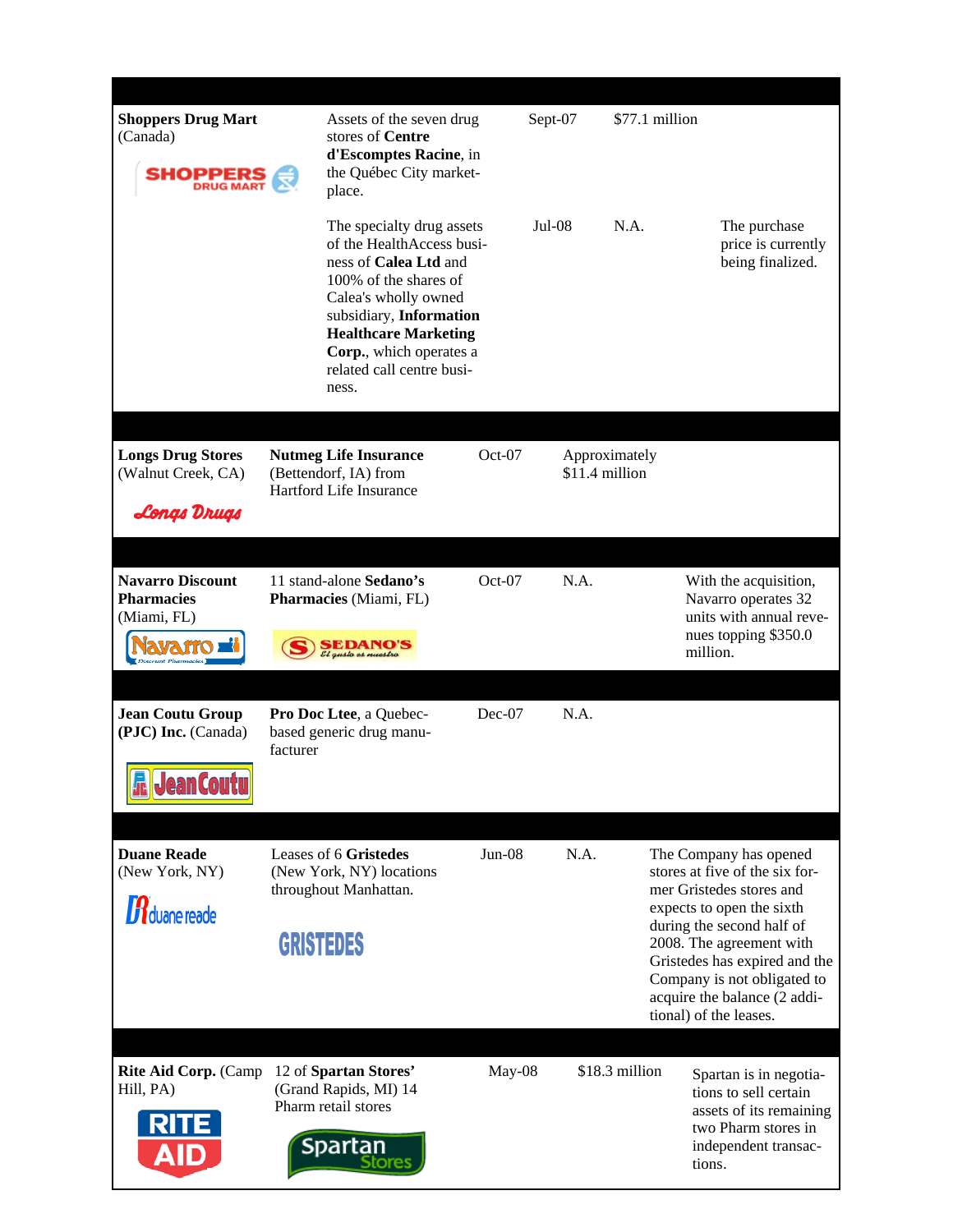| <b>PURCHASER</b>                | <b>ACQUISITION</b>                                                                                                                                                                               | <b>CLOSING</b><br><b>DATE</b> | <b>PURCHASE</b><br><b>PRICE</b>  | <b>ADDITIONAL</b><br><b>DETAILS</b>                                                                                                                                                            |
|---------------------------------|--------------------------------------------------------------------------------------------------------------------------------------------------------------------------------------------------|-------------------------------|----------------------------------|------------------------------------------------------------------------------------------------------------------------------------------------------------------------------------------------|
| Walgreen Co.<br>(Deerfield, IL) | <b>Option Care, Inc.</b><br>(Buffalo Grover, IL) - pro-<br>vider of specialty phar-<br>macy and home infusion<br>services from a national<br>network of more than 100<br>pharmacies in 34 states | Sept-07                       | Approximately<br>\$850.0 million | Bison Acquisition Sub,<br>a wholly owned sub-<br>sidiary of Walgreens,<br>purchased approxi-<br>mately 32.7 million<br>shares of the company,<br>or 94% of Option Care's<br>outstanding stock. |
|                                 | <b>Take Care Health Sys-</b><br>tems (Conshohoken, PA),<br>which operates 50 health<br>care clinics in Chicago,<br>Kansas City, Milwaukee,<br>St. Louis and Pittsburgh.                          | $May-07$                      | N.A.                             |                                                                                                                                                                                                |
|                                 | <b>Familymeds Group Inc.,</b><br>(Farmington, CT) - in-<br>cludes all 53 of Family-<br>meds' pharmacies.                                                                                         | Apr- $07$                     | Approximately<br>\$60.0 million  | Walgreens will con-<br>tinue operating a ma-<br>jority of the pharmacies<br>with the others being<br>closed.                                                                                   |
|                                 | <b>CuraScript Infusion</b><br>Pharmacy, Inc., a wholly-<br>owned subsidiary of Ex-<br>press Scripts, Inc.                                                                                        | June-08                       | N.A.                             | The Company provides<br>infusion services and<br>has 12 facilities located<br>in Alabama, Indiana,<br>Kentucky, Missouri,<br>Ohio and Tennessee.                                               |
|                                 | 15 drugstores in Puerto<br>Rico from Farmacias El<br>Amal (Puerto Rico)                                                                                                                          | May-08                        | N.A.                             | Prior to the acquisition,<br>Walgreen operated 73<br>stores in Puerto Rico.                                                                                                                    |

| <b>PURCHASER</b>                        | <b>ACQUISITION</b>                                                                                                                           | <b>DATE</b><br><b>ANNOUNCED</b> | <b>PURCHASE</b><br><b>PRICE</b>             | <b>ADDITIONAL</b><br><b>DETAILS</b>                                       |
|-----------------------------------------|----------------------------------------------------------------------------------------------------------------------------------------------|---------------------------------|---------------------------------------------|---------------------------------------------------------------------------|
| <b>CVS Caremark</b><br>(Woonsocket, RI) |                                                                                                                                              | Aug-08                          | $$71.50$ per share<br>or \$2.90 billion     | The Company plans to<br>finance the acquisition                           |
| CVS                                     | <b>Longs Drug Stores</b>                                                                                                                     |                                 | including the<br>assumption of<br>net debt. | with a $$1.50$ billion<br>bridge loan facility,<br>together with existing |
| <b>Competing Bids</b>                   | (Walnut Creek, CA), which<br>operates approximately 521<br>stores (200 of which are<br>corporately owned), three<br>distribution centers and |                                 |                                             | cash and liquidity.                                                       |
| Walgreen Co.<br>(Deerfield, IL)         | three office facilities.                                                                                                                     | Sept-08                         | \$75.00 per share<br>in cash for all of     | Walgreens will also<br>pay a \$115.0 million                              |
|                                         | Longs Drugs                                                                                                                                  |                                 | Longs' out-<br>standing shares              | termination fee set<br>forth in the CVS<br>merger agreement               |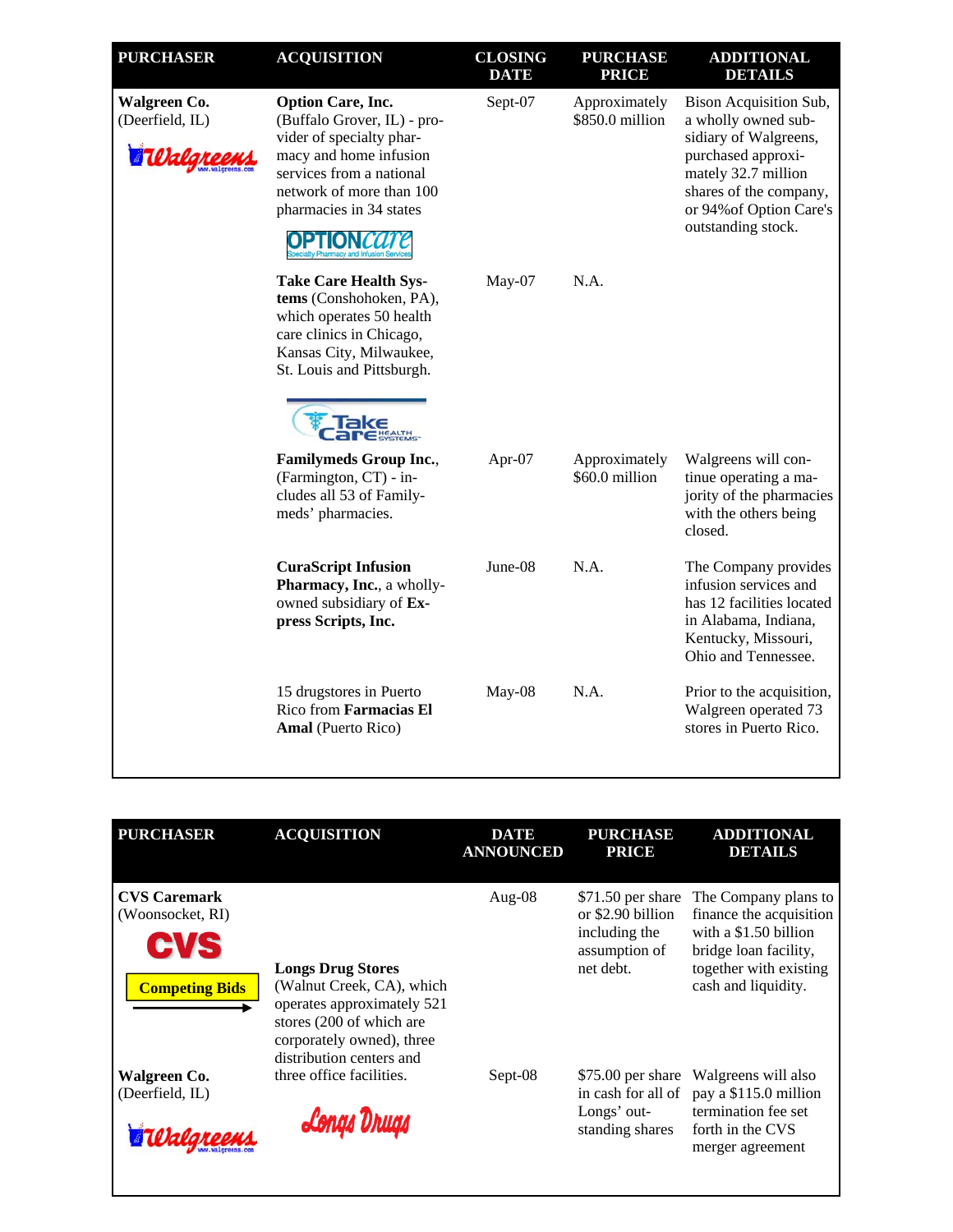## **WHOLESALE DRUG SECTOR**

| <b>PURCHASER</b>                                                                                                          | <b>ACQUISITION</b>                                                                                                                                                                                                                                                                      | <b>CLOSING</b><br><b>DATE</b> | <b>PURCHASE</b><br><b>PRICE</b> | <b>ADDITIONAL</b><br><b>DETAILS</b>                                                                                    |
|---------------------------------------------------------------------------------------------------------------------------|-----------------------------------------------------------------------------------------------------------------------------------------------------------------------------------------------------------------------------------------------------------------------------------------|-------------------------------|---------------------------------|------------------------------------------------------------------------------------------------------------------------|
| <b>McKesson Corporation Per-Se Technologies</b><br>(San Francisco, CA)<br><b>MSKESSON</b><br><b>Empowering Healthcare</b> | (Alpharetta, GA), a provider<br>of financial and<br>administrative solutions for<br>hospitals, physicians and<br>retail pharmacies.<br>Per-Sé                                                                                                                                           | Jan-07                        | \$1.80 billion                  | The acquisition was<br>funded with cash on<br>hand and a bridge<br>loan.                                               |
|                                                                                                                           | <b>Physician Micro Systems -</b><br>a/k/a Practice Partner (Seattle,<br>WA), a provider of integrated<br>software for electronic health<br>records (EHRs), medical<br>billing and appointment<br>scheduling for independent<br>physician practices.<br>Practice<br>Partner®             | Feb-07                        | N.A.                            | Practice Partner's<br>customer base<br>includes more than<br>1,500 practices<br>representing some<br>6,000 physicians. |
|                                                                                                                           | Awarix, Inc. (Birmingham,<br>AL), an enterprise patient<br>care visibility system.<br>awarix                                                                                                                                                                                            | $Jul-07$                      | N.A.                            |                                                                                                                        |
|                                                                                                                           | The outstanding stock of<br><b>Oncology Therapeutics</b><br>Network (OTN) (San<br>Francisco, CA), a distributor<br>of specialty pharmaceuticals<br>OTN                                                                                                                                  | $Oct-07$                      | $$531.0$ million                | The acquisition was<br>funded with cash on<br>hand. OTN has<br>annual sales of<br>about \$3.00 billion.                |
|                                                                                                                           | <b>McQueary Brothers Drug</b><br>Company, Inc. (Springfield,<br>MO), a regional distributor of<br>pharmaceutical, health, and<br>beauty products to<br>independent and regional<br>chain pharmacies in the<br>Midwestern U.S.<br><b>McQueary Bros.</b><br><b>WHOLESALE DRUG COMPANY</b> | $Jun-08$                      | \$190.0 million                 |                                                                                                                        |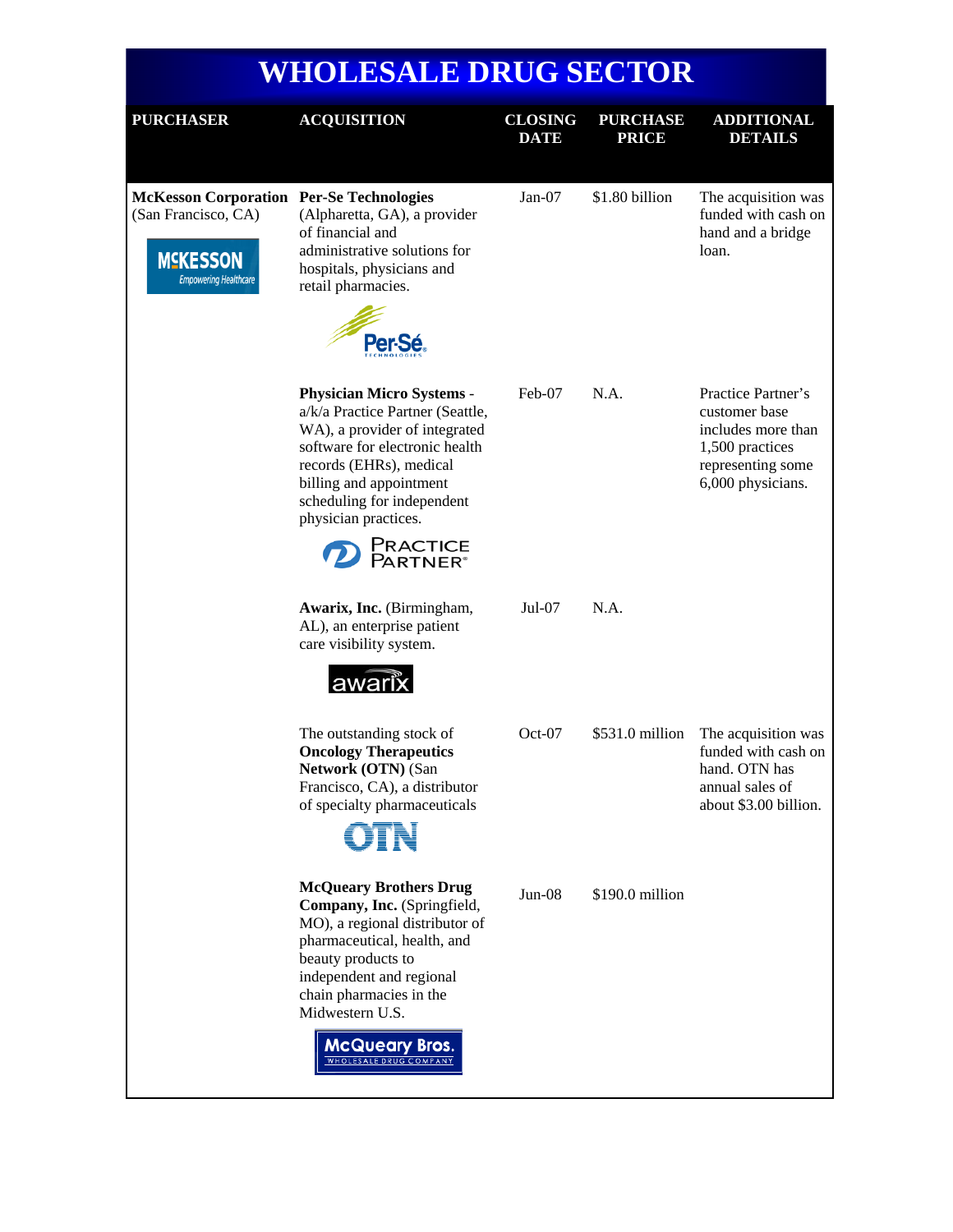| <b>PURCHASER</b>                                 | <b>ACQUISITION</b>                                                                                                                                                                                | <b>CLOSING</b><br><b>DATE</b> | <b>PURCHASE</b><br><b>PRICE</b>                                    | <b>ADDITIONAL</b><br><b>DETAILS</b>                                                                                           |
|--------------------------------------------------|---------------------------------------------------------------------------------------------------------------------------------------------------------------------------------------------------|-------------------------------|--------------------------------------------------------------------|-------------------------------------------------------------------------------------------------------------------------------|
| <b>Cardinal Health</b><br>(Dublin, OH)           | <b>Viasys Healthcare</b><br>(Conshohoken, PA), dis-<br>tributor of respiratory,<br>neurology, medical dis-<br>posable and orthopedic<br>products.                                                 | $Jun-07$                      | \$1.50 billion                                                     | Viasys had 2006<br>revenues of \$610.0<br>million.                                                                            |
| CardinalHealth                                   | <i>Excellence For Life</i>                                                                                                                                                                        |                               |                                                                    |                                                                                                                               |
|                                                  | Enturia Inc. (Leawood,<br>KS), provider of infection<br>prevention products.                                                                                                                      | May-08                        | \$490.0 million                                                    |                                                                                                                               |
|                                                  |                                                                                                                                                                                                   |                               |                                                                    |                                                                                                                               |
| <b>PSS World Medical</b><br>(Jacksonville, FL)   | Medical supplies distribu-<br>tor Activus Healthcare<br><b>Solutions</b> (West Lake<br>Village, CA)                                                                                               | June-07                       | \$13.0 million                                                     | Activus generates<br>\$22.0 million in an-<br>nual revenues.<br>All current Activus                                           |
|                                                  | ctivus<br><b>Iealthcare Solutions</b>                                                                                                                                                             |                               |                                                                    | operations will be<br>consolidated into<br>PSS World's facili-<br>ties in Phoenix, AZ<br>and Fullerton and<br>Sacramento, CA. |
|                                                  | A 5% equity ownership in<br>athenahealth, Inc.<br>(Watertown, MA), a pri-<br>vately-held provider of<br>Internet-based healthcare<br>information and business<br>services.<br><u>athenahealth</u> | $Jul-07$                      | \$23.0 million                                                     |                                                                                                                               |
| <b>AmerisourceBergen</b>                         | <b>Bellco Health</b>                                                                                                                                                                              | Oct-07                        | Approximately                                                      | Bellco, which was                                                                                                             |
| Corporation<br>(Chesterbrook, PA)                | (North Amityville, NY)                                                                                                                                                                            |                               | $$162.2$ million,<br>net of \$20.7<br>million of cash<br>acquired. | privately owned, has<br>annualized revenues<br>of about \$2.00 bil-<br>lion.                                                  |
| AmerisourceBergen <sup>®</sup>                   | <b>Bellcon</b>                                                                                                                                                                                    |                               |                                                                    |                                                                                                                               |
|                                                  |                                                                                                                                                                                                   |                               |                                                                    |                                                                                                                               |
| <b>The Blackstone</b><br>Group (New York,<br>NY) | <b>Pharmaceutical Tech-</b><br>nologies and Services<br>(PTS) a segment of Cardi-<br>nal Health (Dublin, OH)                                                                                      | Apr-07                        | \$3.20 billion                                                     | PTS generates more<br>than \$1.70 billion in<br>annual revenue                                                                |
| The Blackstone Group®                            |                                                                                                                                                                                                   |                               |                                                                    |                                                                                                                               |
|                                                  | CardinalHealth                                                                                                                                                                                    |                               |                                                                    |                                                                                                                               |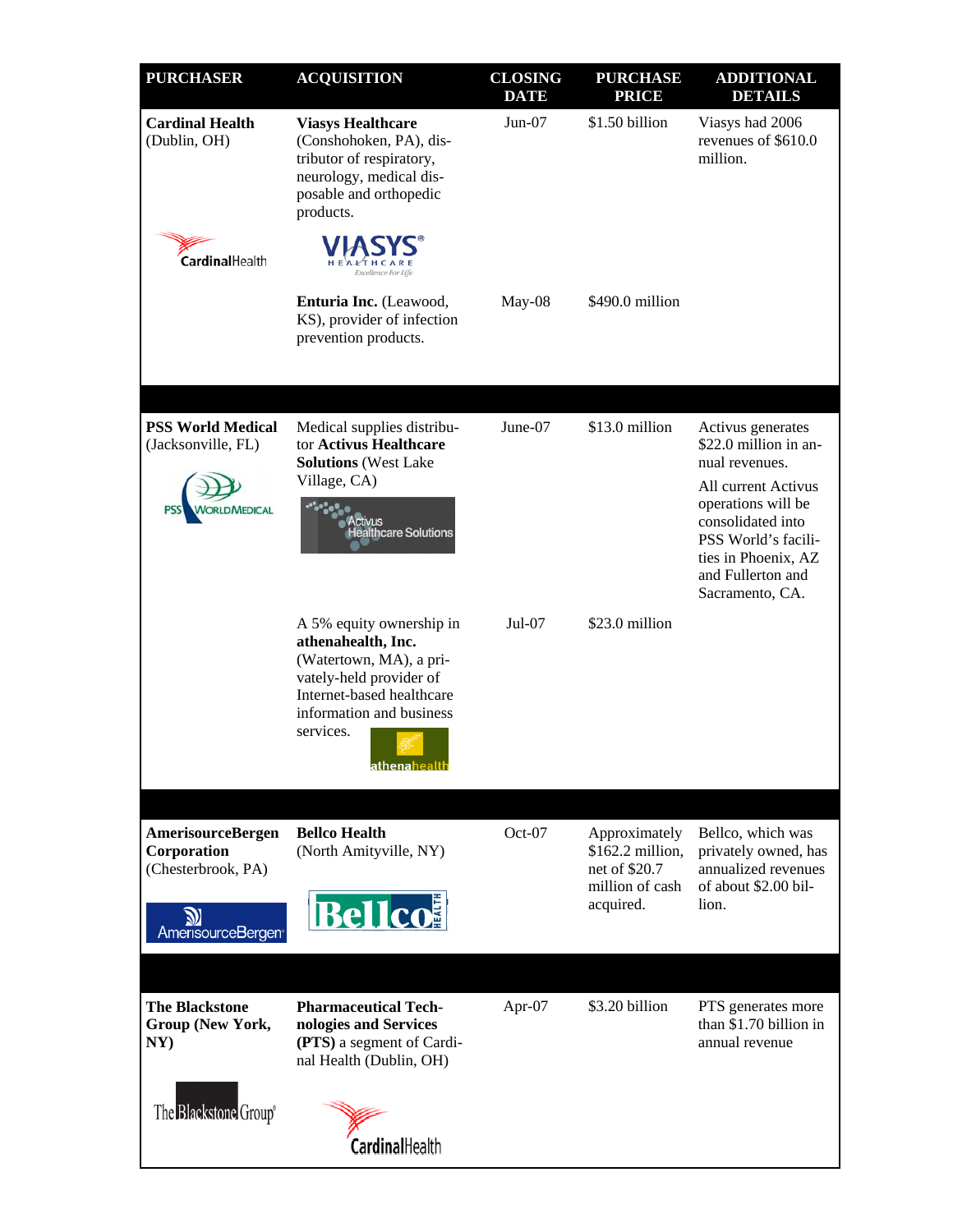| <b>PURCHASER</b>                                                    | <b>ACQUISITION</b>                                                                                                                                                                                               | <b>CLOSING</b><br><b>DATE</b> | <b>PURCHASE</b><br><b>PRICE</b> | <b>ADDITIONAL</b><br><b>DETAILS</b>                                                                                                                          |
|---------------------------------------------------------------------|------------------------------------------------------------------------------------------------------------------------------------------------------------------------------------------------------------------|-------------------------------|---------------------------------|--------------------------------------------------------------------------------------------------------------------------------------------------------------|
| <b>Henry Schein</b><br>(Melville, NY)<br>HENRY SCHEIN®              | <b>Becker-Parkin Dental</b><br>Supply Co. (New York,<br>NY), a privately held re-<br>tailer of dental products<br>and equipment.                                                                                 | $Jul-07$                      | N.A.                            | Management esti-<br>mates the acquired<br>operations will con-<br>tribute approximately<br>$$40.0 - $45.0$ million<br>in revenue for the<br>first full year. |
|                                                                     | <b>Software of Excellence</b><br><b>International Ltd.</b> (New<br>Zealand), a provider of<br>clinical and practice man-<br>agement solutions for den-<br>tal professionals.<br>SOFTWARE OF<br><b>EXCELLENCE</b> | Sept-07                       | \$62.2 million                  | SOE has annual reve-<br>nues of \$20.0 mil-<br>lion.                                                                                                         |
|                                                                     |                                                                                                                                                                                                                  |                               |                                 |                                                                                                                                                              |
| Omnicare<br>(Covington, KY)<br><b>Omnicare</b> ®                    | <b>Advanced Care Scripts,</b><br>Inc. (Orlando, FL), a spe-<br>cialty pharmacy services<br>company, focusing on<br>oncology and neurology.                                                                       | Jul-08                        | N.A.                            | Advanced Care is<br>generating revenue at<br>an annualized rate of<br>\$237.0 million.                                                                       |
| <b>Medco Health Solu-</b><br>tions (Franklin Lakes,<br>NJ)<br>medco | All of the outstanding<br>common stock of Poly-<br><b>Medica Corporation</b><br>(Wakefield, MA), which<br>provides diabetes care,<br>under its Liberty Medical<br>brand.                                         | $Oct-07$                      | \$1.50 billion                  | The Company funded<br>the transaction<br>through a combina-<br>tion of \$1.00 billion<br>in revolver borrow-<br>ings and cash on<br>hand.                    |
|                                                                     | <b>POLYMEDICA</b>                                                                                                                                                                                                |                               |                                 |                                                                                                                                                              |
|                                                                     |                                                                                                                                                                                                                  |                               |                                 |                                                                                                                                                              |
|                                                                     | CDIMARE                                                                                                                                                                                                          |                               |                                 |                                                                                                                                                              |



PharMerica, the new Company, has revenues of approximately \$1.90 billion with a customer base of about 300,000 beds in 41 states.